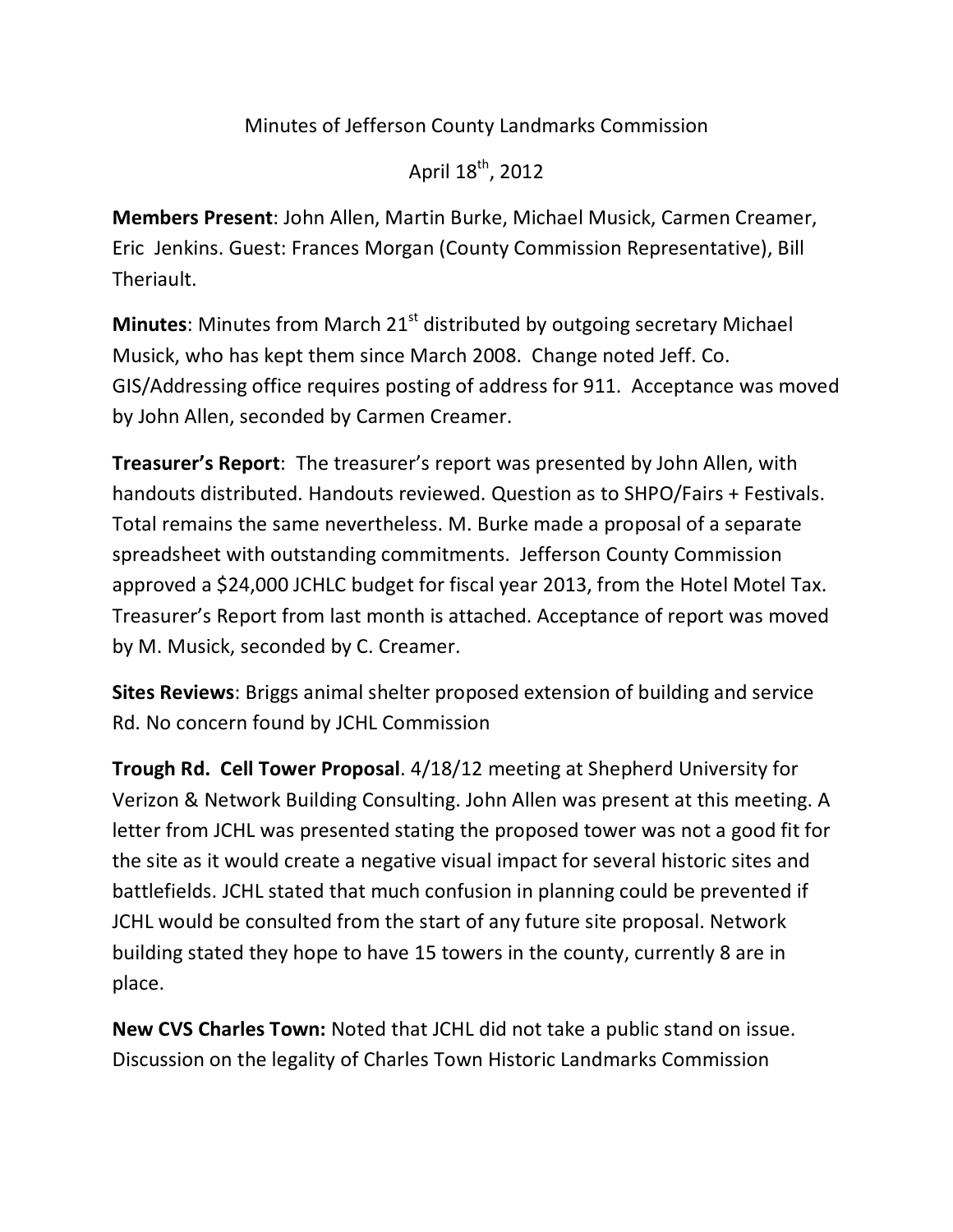allowing for the tearing down of several buildings for the new CVS. C. Creamer is drafting a letter of concern.

Leetown Science Center: Proposal for the demo of old log house, Mount Misery. SHPO was contacted, and John Allen will complete further research into the project.

**Jefferson County Court House:** Upcoming meeting for landscape design. Discussion on restoration of front columns. Question of future more detailed oversight by JCHL on the Court House via the Court House Committee. Future exploration into adding a kitchenette on the first floor of Court House.

**Cement Mill**: Feb. meeting commission voted \$500.00 for first round of work to Paula Reed. M. Musick moved to extend \$500.00 more dollars to Paula Reed for work completed on site review. C. Carmen seconded motion. Motion Passed.

M. Burke and Walter Washington are reviewing property boundaries to deal with encroachments.

**Peter Burr Farm**: Jefferson County Schools 4<sup>th</sup> grade classes will visit in May. Would like to move future  $4^{th}$  grade visits to Sept. in the future. Chickens and sheep will be part of Peter Burr farm on May  $9<sup>th</sup>$  for one short visit as part of "Wee Kids Program"

Discussion continues on Jeff Co parks and Rec. taking over grounds maintenance of Peter Burr.

M. Burke continues to solicit bids for work done at Peter Burr Farm.

1. Entrance Sign "Peter Burr Farm" \$1,000 -1,500 estimate.

2. Split Rail Fence: Used to redefine the boundaries of property and remove chain link fence. "Battle Rail, Virginia Snake Rail Fence" 250' long, estimate =\$2,000 material cost and volunteer labor.

3. New Vehicular entrance / estimate \$2,000

**Snow Hill:** Waiting on Mike Taylor for est. for sealing up house.